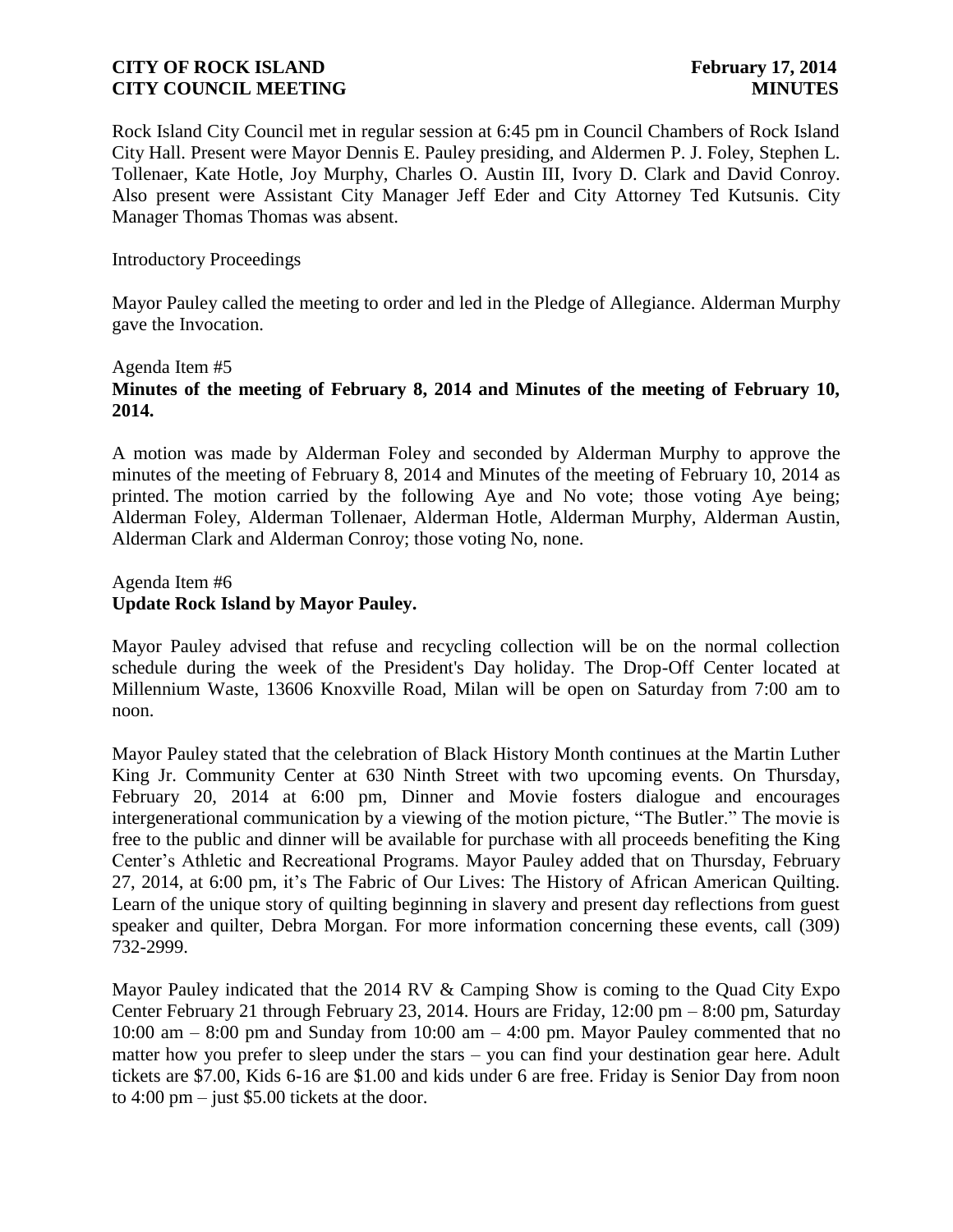Mayor Pauley stated that as a part of Black History Month, Rock Island High School is hosting educational screenings in the Little Theatre of the film, American Promise*,* on Monday, February 24, 2014 at 4:30 pm or 6:30 pm. The Mayor added that the screenings are free and open to the public. American Promise provides a rare look into black middle class life while exploring the common hopes and hurdles of parents navigating their children's educational journeys. The RIHS Little Theatre is located on the north side of the building along  $23^{rd}$  Avenue &  $17^{th}$  Street. For more information, call [\(309\) 793-5900 x281.](tel:309-793-5900%20x281)

Mayor Pauley advised that on Tuesday, February 25, 2014 at 6:30 pm at the Main Library Community Room learn about the historic bridges of the Quad Cities. This illustrated presentation, given by Curt Roseman, will feature the major bridges on the Mississippi and Rock Rivers in the Quad Cities. Collectively they represent a great variety of styles and histories. This is free and open to the public.

### Agenda Item #7 **Presentation of Awards by the Police Department.**

Police Chief Jeff VenHuizen inquired upon Officer Jack LaGrange and Officer Ryan Barnett to step forward. Chief VenHuizen advised that on October 31, 2013, Officer LaGrange and Officer Barnett were dispatched to the American Motor Inn at 4300 11<sup>th</sup> Street concerning a possible overdose. Chief VenHuizen added that when they arrived, they observed an unresponsive male on the floor of one of the motel rooms. Chief VenHuizen indicated that Officer's LaGrange and Barnett administered AED and performed CPR until the paramedics arrived. The Chief stated that prior to the paramedic's arrival, the victim was resuscitated four times. Chief VenHuizen stated that the victim was transported to the hospital and made a full recovery.

Police Chief VenHuizen advised that if the officers had not provided immediate life support saving measures, the victim would likely not have survived. At this time, Police Chief VenHuizen presented Officer LaGrange and Officer Barnett with the Life Saving Award. Chief VenHuizen commented that this is Officer LaGrange's third Lifesaving Award.

Police Chief VenHuizen inquired upon Officer John Hoyt to step forward. Chief VenHuizen advised that on July 21, 2012, Officer Hoyt was dispatched to assist another officer in the area of  $12<sup>th</sup>$  Street and 18  $\frac{1}{2}$  Avenue in an attempt to locate a wanted subject. The Chief added that the officers observed the subject standing with a group of individuals and as they approached him on foot, the suspect began to flee with Officer Hoyt and Officer Gable in foot pursuit. The Chief stated that during the foot pursuit, the suspect jumped a fence and the officers split up in an attempt to cut off the subject's escape path.

Chief VenHuizen indicated that as the suspect ran back towards 18 ½ Avenue, Officer Gable radioed that the suspect had a gun. Officer Hoyt continued to pursue the subject who ignored repeated commands to stop and drop the handgun. Chief VenHuizen stated that as the subject attempted to run up an incline, he fell, then turned towards Officer Hoyt and pointed a handgun directly at him. Chief VenHuizen advised that in fear and in defense of Officer Hoyt's life, he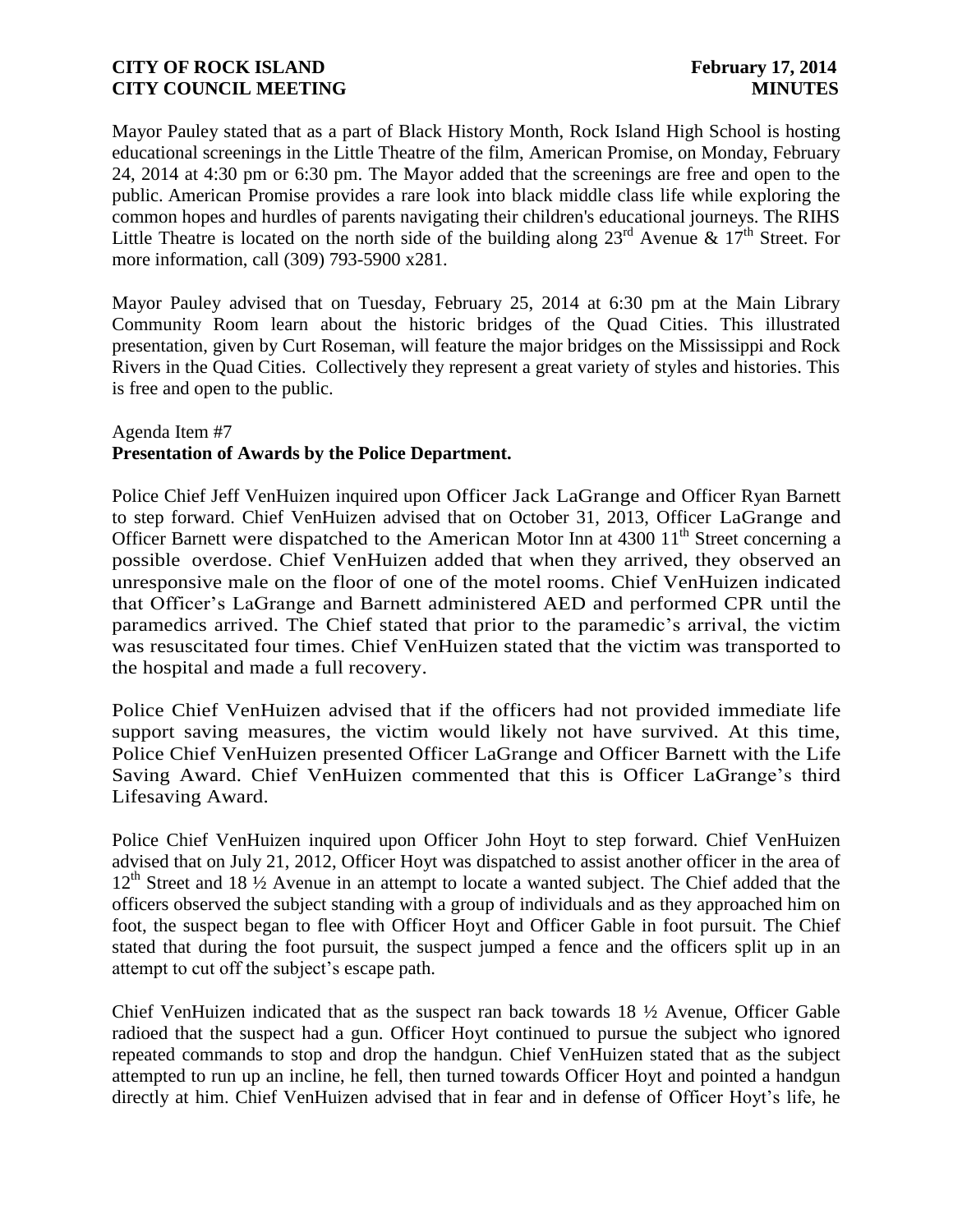was required to fire his sidearm, striking and disabling the subject. Police Chief VenHuizen advised that due to Officer Hoyt's dedicated efforts and even though his life was in jeopardy, a dangerous criminal was apprehended.

Police Chief VenHuizen then presented Officer Hoyt with the Medal of Honor, which is the second highest honor the department can bestow upon an employee. The Chief added that this medal is awarded to an employee for an individual act of heroism at imminent risk, hazard of life or serious injury, with full knowledge of the risk involved.

Mayor Pauley stated that everyone knows Rock Island has an outstanding Police Department. Mayor Pauley thanked the Police Department for everything they do to get the job done.

Agenda Item #8 **CLAIMS**

It was moved by Alderman Austin and seconded by Alderman Hotle to accept the following reports and authorize payments as recommended. The motion carried by the following Aye and No vote; those voting Aye being; Alderman Foley, Alderman Tollenaer, Alderman Hotle, Alderman Murphy, Alderman Austin, Alderman Clark and Alderman Conroy; those voting No, none.

a. Report from the Human Resources Department regarding payment in the amount of \$2,000.00 to Teneshia Horne for General Liability claim.

b. Report from the Public Works Department regarding payment #7 in the amount of \$2,906.81 to Valley Construction for services provided for the Rock Island Landing at Schwiebert Park.

c. Report from the Public Works Department regarding final payment in the amount of \$29,517.56 to the Treasurer of the State of Illinois for the City's share of the IL 92 Resurfacing from 38<sup>th</sup> Street to the Moline Border project.

d. Report from the Public Works Department regarding payment #28 in the amount of \$298,843.77 to Civil Constructors, Inc. for services provided for the Wet Weather Treatment System project.

### Agenda Item #9 **Claims for the week of February 7 through February 13 in the amount of \$343,824.49.**

Alderman Hotle moved and Alderman Clark seconded to allow the claims. The motion carried by the following Aye and No vote; those voting Aye being; Alderman Foley, Alderman Tollenaer, Alderman Hotle, Alderman Murphy, Alderman Austin, Alderman Clark and Alderman Conroy; those voting No, none.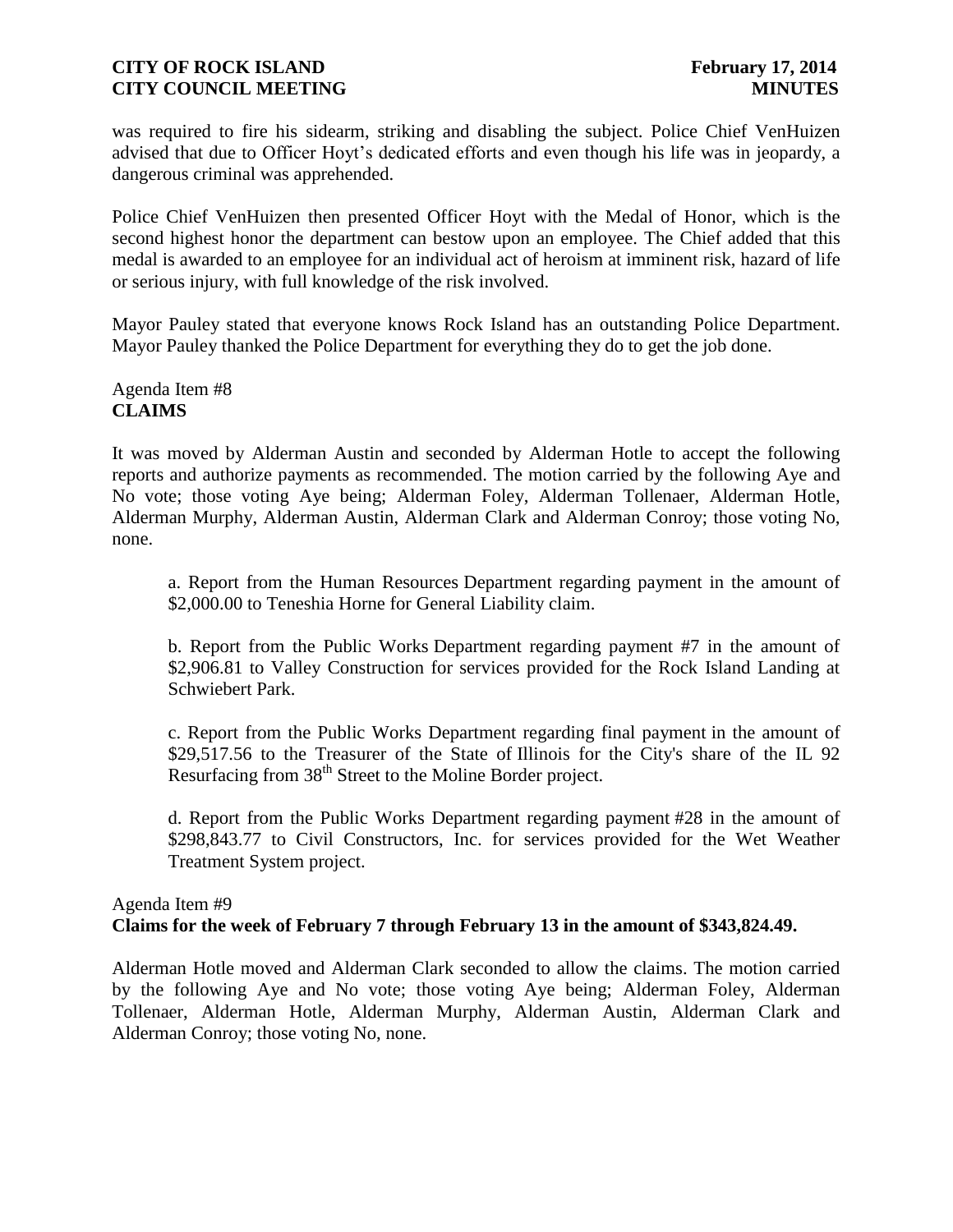#### Agenda Item #10

## **Report from the Public Works Department regarding the purchase of an additional 600 tons of rock salt from Morton Salt Company in the amount of \$37,194.00**.

It was moved by Alderman Hotle and seconded by Alderman Murphy to approve the purchase as recommended. The motion carried by the following Aye and No vote; those voting Aye being; Alderman Foley, Alderman Tollenaer, Alderman Hotle, Alderman Murphy, Alderman Austin, Alderman Clark and Alderman Conroy; those voting No, none.

#### Agenda Item #11

## **Report from the Community and Economic Development Department regarding review of a one lot minor final plat of Quad City Industrial Center First Addition located at 3rd Avenue and 46th Street.**

Alderman Tollenaer moved and Alderman Murphy seconded to approve the final plat with the building setback variance as recommended. The motion carried by the following Aye and No vote; those voting Aye being; Alderman Foley, Alderman Tollenaer, Alderman Hotle, Alderman Murphy, Alderman Austin, Alderman Clark and Alderman Conroy; those voting No, none.

### Agenda Item #12

**Report from the City Clerk regarding Plaza events for the upcoming 2014 season and a Resolution for the American Heart Association's Quad Cities Heart Walk, requesting a waiver of application and event fees for the District's two Gallery Hops and Fright Night, a**  waiver of the application and event fee for the 7<sup>th</sup> Annual Quad City Ride for the Cure **sponsored by the Daiquiri Factory and a waiver of the event fee for the Spring Chaser 5K Run/Walk sponsored by Steve's Old Time Tap.** 

It was moved by Alderman Conroy and seconded by Alderman Hotle to approve the events and waiver of fees as recommended and adopt the resolution.

Comments followed.

Alderman Hotle commented that she was excited when she read the report because that means that spring is almost here.

Alderman Murphy stated that there will be lots of events taking place in the District and Downtown this summer.

After comments, the motion carried by the following Aye and No vote; those voting Aye being; Alderman Foley, Alderman Tollenaer, Alderman Hotle, Alderman Murphy, Alderman Austin, Alderman Clark and Alderman Conroy; those voting No, none.